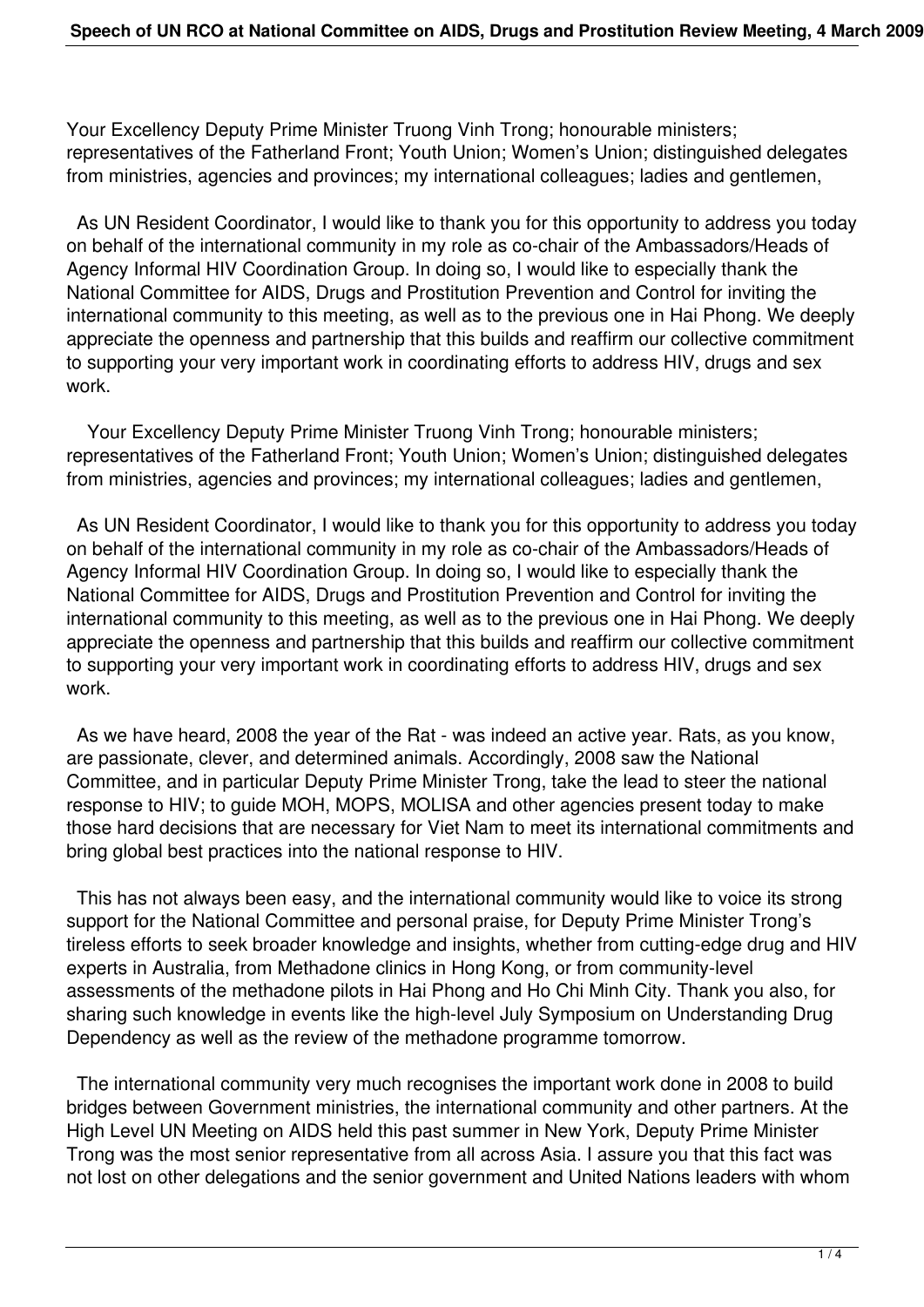he met.

Truly, 2008 then was a year of outstanding leadership. And also impressive results!!

 During the Year of the Rat, as Minister Trien highlighted, Viet Nam significantly expanded access to condoms, clean needles and syringes, Prevention of Mother-to-Child Transmission and anti-retroviral medicines. The collection and use of strategic information also increased. We now know more than ever before about key populations at higher risk. We know more about injecting drug use, and more about sex work – so much so that as Minister Kim Ngan said this Friday there will be a meeting, which will review the Ordinance on Prostitution Prevention and Control. More is also known about men who have sex with men and last year plans were made to develop guidelines on providing HIV services for them.

 As far as we were concerned the 2008 National Month of Action on AIDS was the most impressive yet, with 3000 communes holding simultaneous events. Community organizations became more active, leaders sprang up on HIV from the most unlikely places, and people living with HIV stepped to the fore, forming innovative networks and new self-help organizations.

 Also in 2008, the Government of Viet Nam took the Ha Noi Core Statement a step further by endorsing the Accra Agenda for Action. In response, the international community has made progress in meeting the Government's expectations for more streamlined coordination by supporting the One M&E Framework and made efforts to abandon a business-as-usual approach.

 Perhaps, most importantly, in 2008 this leadership culminated with methadone clinics breaking ground in Hai Phong and Ho Chi Minh City. Not only does this achievement push Viet Nam well within the ring of regional leaders, it vividly demonstrates the National Committee's care and concern for the Vietnamese people. On behalf of the international community, I would like to congratulate you warmly this morning on what you have achieved and on the compassion shown to communities coping with drug dependency. As your partner, we are sure that many Vietnamese families will benefit from the expansion of the programme.

 While today's ever deepening economic and financial crisis continues to prove how difficult it is to forecast the future, I am confident that there are at least four areas where we can predict continued change this next year.

 First, I believe we will build on the strength of our successes and enhanced partnership by expanding multi-sectoral coordination. By this I mean recognizing the strengths, the roles and needs of all the diverse partners in the national response to HIV: Government ministries; civil society groups; the private sector; the international community; people living with HIV and key populations at higher risk. I hope that in 2009 the National Committee will convene at least two meetings as partnership forums with the international community and civil society, including people living with HIV. These will provide a great opportunity to jointly coordinate support and ensure the most effective use of our collective resources.

Secondly, I predict that the outcomes of the methadone pilots in Hai Phong and Ho Chi Minh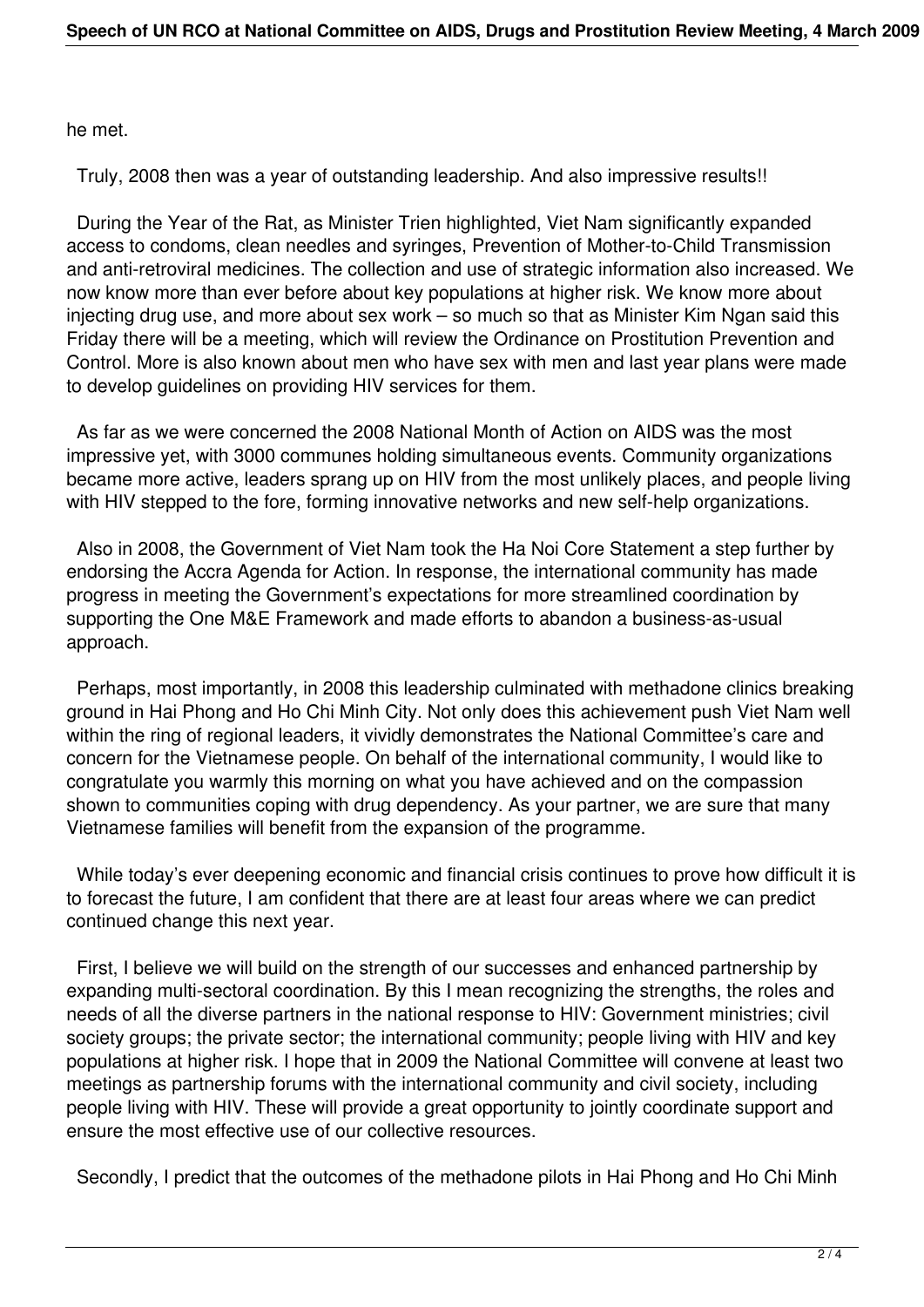City will compel the National Committee to scale it up  $-$  at first in Ha Noi, and then in many other provinces. As you are aware, methadone is internationally recognized as the world's single most effective treatment for opiate dependency. If the report we will discuss tomorrow is as expected, we will hear of former drug users contributing to the good of their families and communities, staying healthy, staying out of crime, starting jobs, saving hundreds of thousands of dong every day for their family and the community, and returning the bruised love of their parents and children…In truth, I find it very hard to foresee the Buffalo neglecting methadone in 2009.

 Thirdly, I also predict that we will face a number of new opportunities in 2009. For one, the National Programme of Action on Children and HIV will soon be ready for implementation. I encourage the National Committee to better protect the children of Viet Nam by supporting this important programme. Viet Nam's report on its global UNGASS HIV commitments is also due by the end of this year, and I envision that Viet Nam will repeat, and even strengthen, the excellent progress that was made in 2007 when civil society was a key partner in the reporting process.

 That being said, many challenges remain. As we heard from General Anh both drug abuse and drug trafficking remain issues of great concern for Viet Nam as trafficking is taking place in an increasingly complex manner, across borders by land, sea and air. Drug use has been increasing in Viet Nam as a consequence of the continuous influx of illicit drugs smuggled into the country from neighboring countries. Changes in life styles and social norms, and unemployment and recent job losses due in part to the crisis, are other factors behind escalating drug use.

 Amphetamine Type Stimulant (ATO) Drug Abuse is increasing, especially in large cities and among young people and is already a serious problem in neighboring countries. It is very important that the government takes effective measures with the support of the UN and international partners before the problem spreads more widely to the youth in Viet Nam.

 In this regard, Viet Nam taking a productive role will also have important implications to the regional drug effort in which Viet Nam is a key partner.

 Regarding the current drug treatment programme provided in the closed residential detention settings and very high relapse rates, significant examination and reconsideration to adopting more effective drug treatment approaches are called for. Internationally available evidence has shown that involuntary incarceration is ineffective.

 In brief, Viet Nam has a unique opportunity to effectively address its current problem through more widespread use of methadone and adoption of more diversified, evidence-based treatment approaches.

 What's more, Viet Nam has the opportunity in 2009 to renew its efforts to meet its targets on Universal Access to HIV prevention, treatment, care and support services by 2010, and also to achieve MDG No.6 by 2015. This is a huge challenge and, to be honest, as things stand, without significant effort in this year ahead there is little chance of full success.